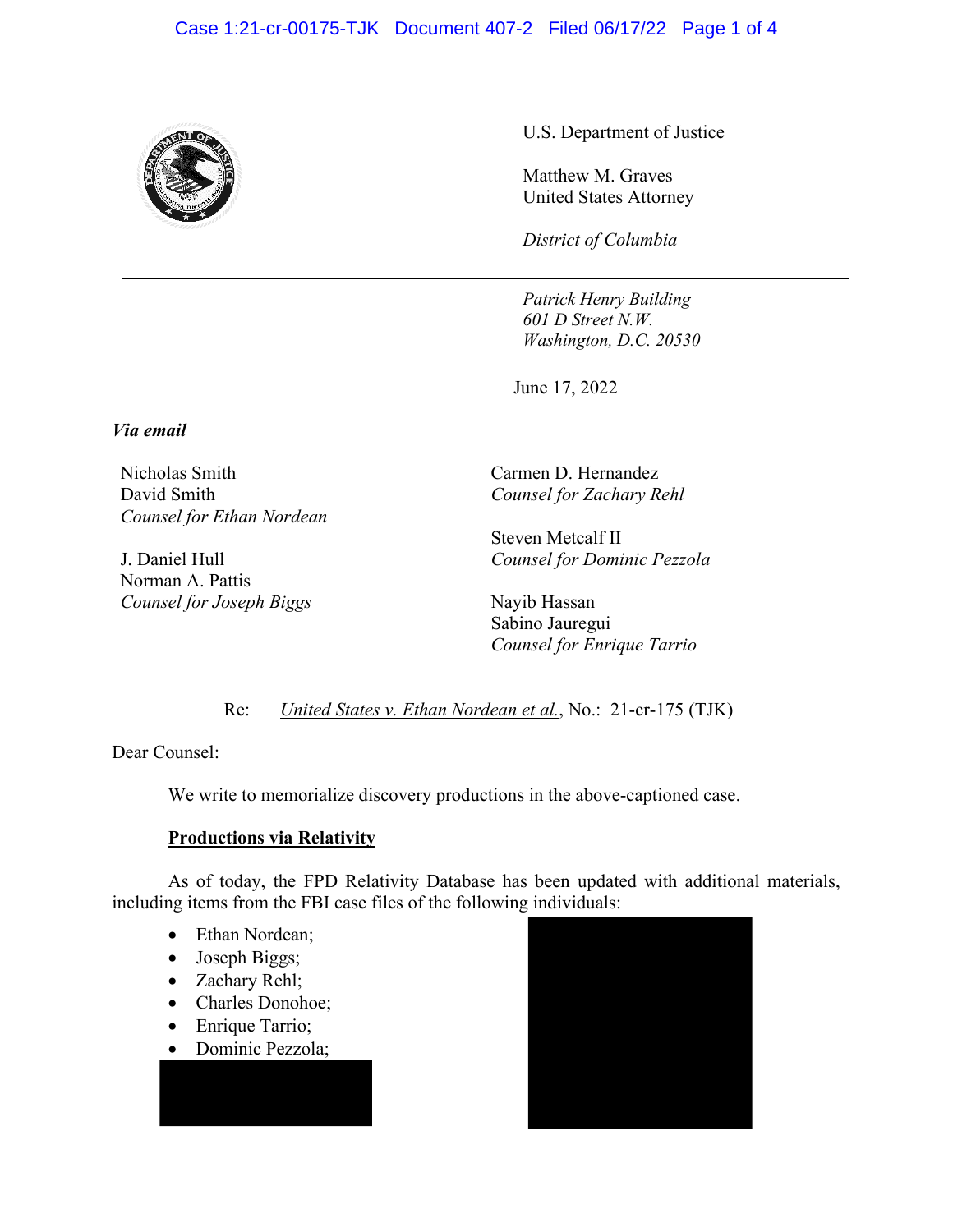

As with other materials in Relativity, these items are fully searchable and can be filtered using the "CODE Individual Defendant" field. We note, however, that items coded to one individual may also contain information relevant to another individual. You should therefore not limit your review to those materials with your client's name in the "CODE\_Individual Defendant" field.

## **Productions Via USAfx**

We have separately uploaded to USAFx a set of materials that is not presently loaded to the FPD Relativity database. Those materials, which are all designated highly sensitive under the Court's protective orders, are sorted into the following folders:

• FBI Files: A collection of reports and attachments from the FBI case files of the defendants in this case and from other relevant case files. The files marked "Grand jury related" are not eligible for inclusion in Relativity. We anticipate that the other files will be available in the FPD Relativity database in the near future, and we are providing advance copies here to facilitate your timely access. An index of these items is enclosed with this letter. Please note that the materials contain:



- Grand jury subpoena returns: Certain materials obtained by grand jury subpoena, additional to those produced elsewhere.
- Grand jury transcripts: Transcripts of testimony from case agents and certain lay witnesses.
- MXU Reports: Reports generated by the FBI based on facial-recognition and name searches.
- Media for face searches: Image and video files where potential facial-recognition matches were identified. While some of these media files are available in the FPD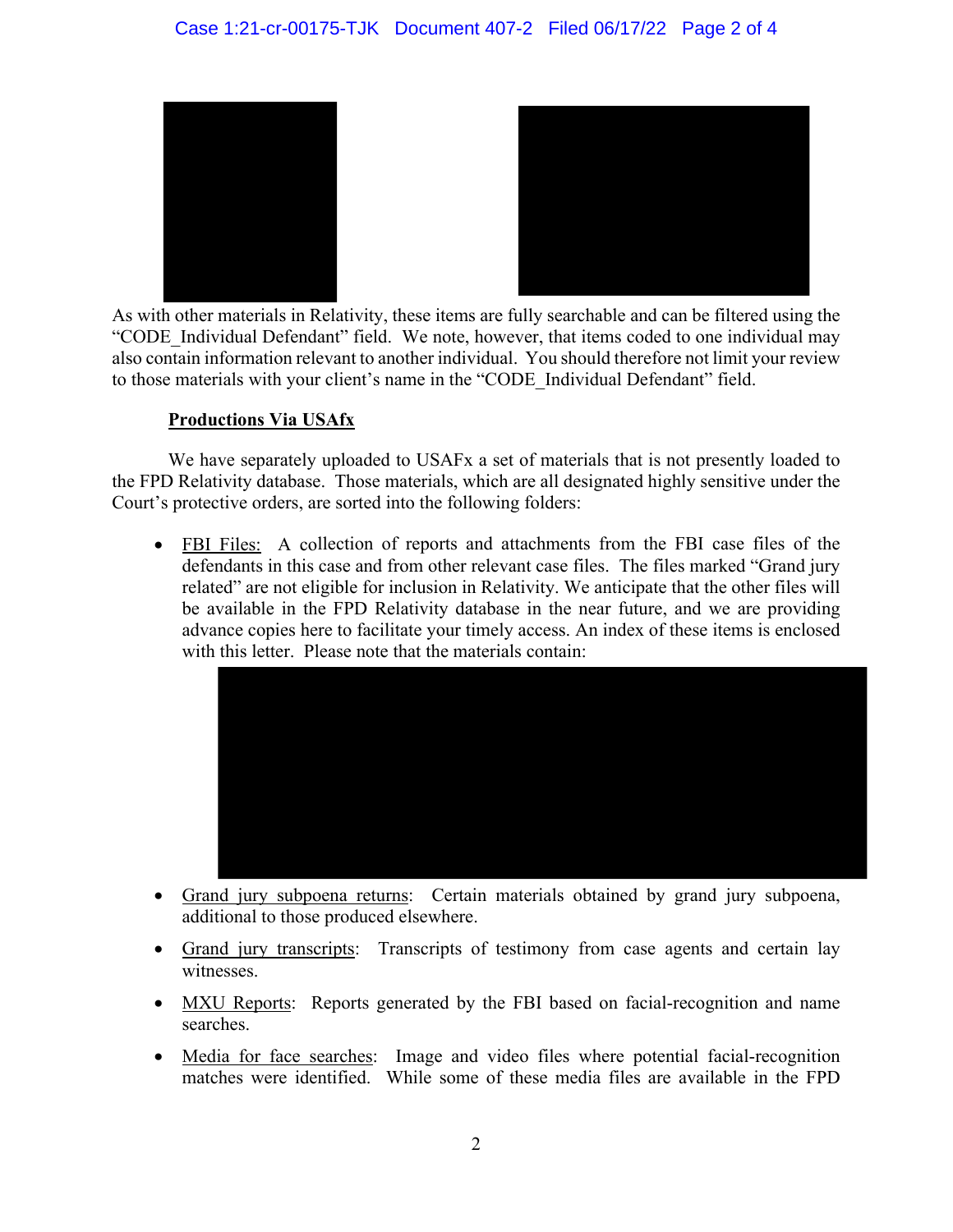Relativity database, others may not yet have been loaded there. We are producing them separately for your timely access and convenience.

- Pezzola Verizon records: Records supplied by Verizon in response to a search warrant.
- Body-worn camera footage from 12/12/21: Footage from body-worn cameras related to the altercation described in paragraph 16 of the Third Superseding Indictment.

- Architect of the Capitol: Materials related to damage estimates for the window broken in furtherance of the conspiracy.
- Additional Tarrio communications: Messages between Tarrio and other parties, obtained by the government in a separate investigation. We identified these records in the course of responding to a request from Mr. Jauregui on June 7, 2022, and we are continuing our efforts to identify any additional discoverable materials responsive to that request.
- Scott footage and images: Media from a seized device containing depictions of, among other things, Daniel Lyons Scott interacting with others on the west plaza of the Capitol.

As a reminder, USAfx is a file transfer system and is not meant for storing data indefinitely. We ask, as always, that you make every effort to download and save these files promptly.

## **Productions via Hard Drive**

Finally, we have shipped to you via FedEx a hard drive containing evidence from the FBI. These items will ultimately be available in Relativity, but we are providing them to you today via hard drive to facilitate your timely access.

Like the items in our previous hard drive production of May 12, 2022, these items are sorted according to the FBI case files in which they are stored. We encourage you to review the letter that accompanied the May 12 production for an explanation of that filing system, including the use of "1A-," "1B-," and "1D-" numbers. An index of items on the hard drive is enclosed with this letter.

 $\sim$ 

Please advise us immediately if you are unable to access any of the materials or if you discover any discrepancies between the indices and the items provided. To assist in any future productions that may be necessary, we again request that you return any external hard drives that we have supplied, once you have had an opportunity to copy the materials. We greatly appreciate those of you who have already returned hard drives from prior productions. Please note that our office has moved, and our new address appears below.